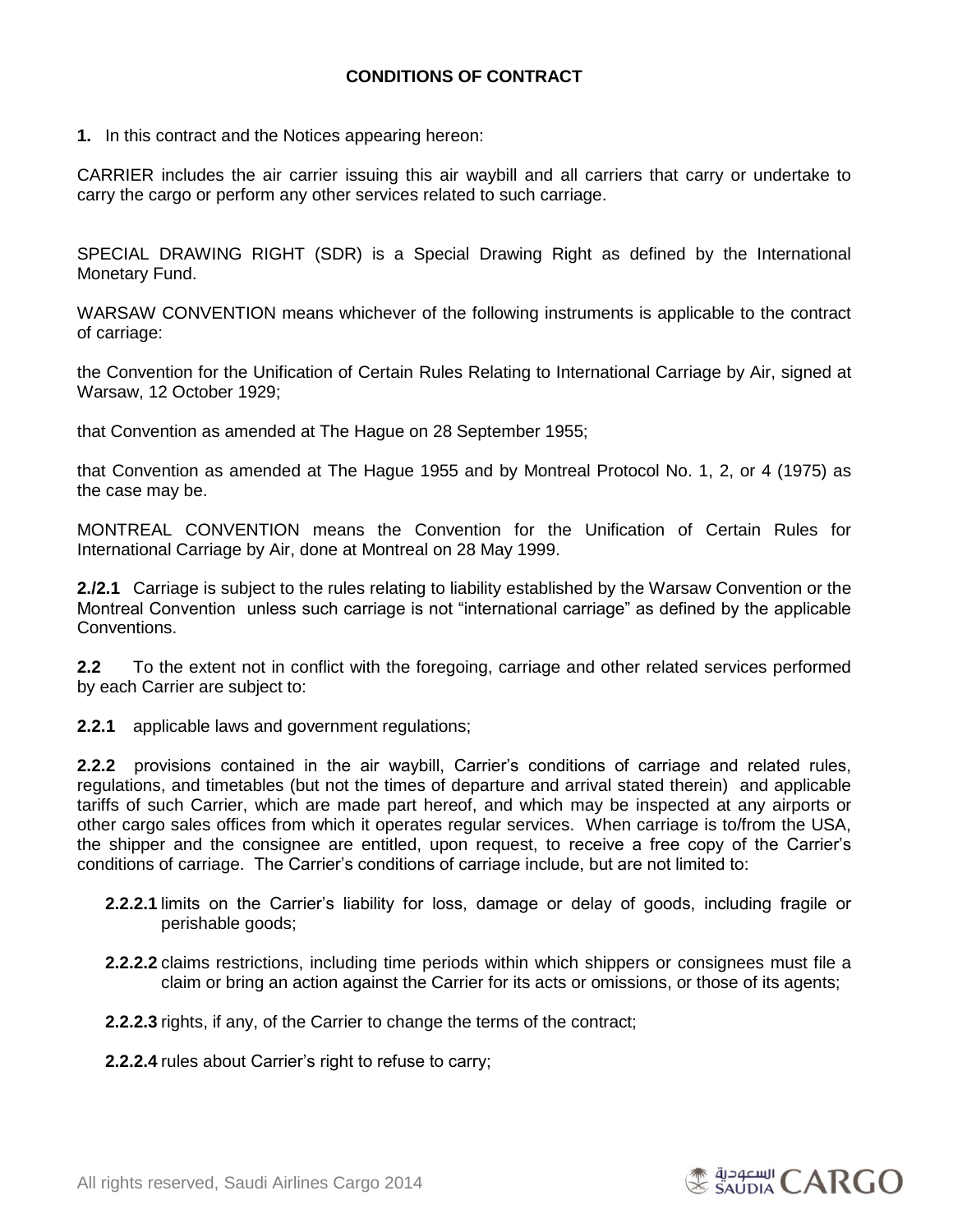**2.2.2.5** rights of the Carrier and limitations concerning delay or failure to perform service, including schedule changes, substitution of alternate Carrier or aircraft and rerouting.

**3.** The agreed stopping places (which may be altered by Carrier in case of necessity) are those places, except the place of departure and place of destination, set forth on the face hereof or shown in Carrier's timetables as scheduled stopping places for the route. Carriage to be performed hereunder by several successive Carriers is regarded as a single operation.

**4.** For carriage to which the Montreal Convention does not apply, Carrier's liability limitation for cargo lost, damaged or delayed shall be 19 SDRs per kilogram unless a greater per kilogram monetary limit is provided in any applicable Convention or in Carrier's tariffs or general conditions of carriage.

**5./5.1** Except when the Carrier has extended credit to the consignee without the written consent of the shipper, the shipper guarantees payment of all charges for the carriage due in accordance with Carrier's tariff, conditions of carriage and related regulations, applicable laws (including national laws implementing the Warsaw Convention and the Montreal Convention), government regulations, orders and requirements.

**5.2** When no part of the consignment is delivered, a claim with respect to such consignment will be considered even though transportation charges thereon are unpaid.

**6./6.1** For cargo accepted for carriage, the Warsaw Convention and the Montreal Convention permit shipper to increase the limitation of liability by declaring a higher value for carriage and paying a supplemental charge if required.

**6.2** In carriage to which neither the Warsaw Convention nor the Montreal Convention applies Carrier shall, in accordance with the procedures set forth in its general conditions of carriage and applicable tariffs, permit shipper to increase the limitation of liability by declaring a higher value for carriage and paying a supplemental charge if so required.

**7./7.1** In cases of loss of, damage or delay to part of the cargo, the weight to be taken into account in determining Carrier's limit of liability shall be only the weight of the package or packages concerned.

**7.2** Notwithstanding any other provisions, for "foreign air transportation" as defined by the U.S. Transportation Code:

**7.2.1** in the case of loss of, damage or delay to a shipment, the weight to be used in determining Carrier's limit of liability shall be the weight which is used to determine the charge for carriage of such shipment; and

**7.2.2** in the case of loss of, damage or delay to a part of a shipment, the shipment weight in 7.2.1 shall be prorated to the packages covered by the same air waybill whose value is affected by the loss, damage or delay. The weight applicable in the case of loss or damage to one or more articles in a package shall be the weight of the entire package.

**8.** Any exclusion or limitation of liability applicable to Carrier shall apply to Carrier's agents, employees, and representatives and to any person whose aircraft or equipment is used by Carrier for carriage and such person's agents, employees and representatives.

**9.** Carrier undertakes to complete the carriage with reasonable dispatch. Where permitted by applicable laws, tariffs and government regulations, Carrier may use alternative carriers, aircraft or modes of transport without notice but with due regard to the interests of the shipper. Carrier is